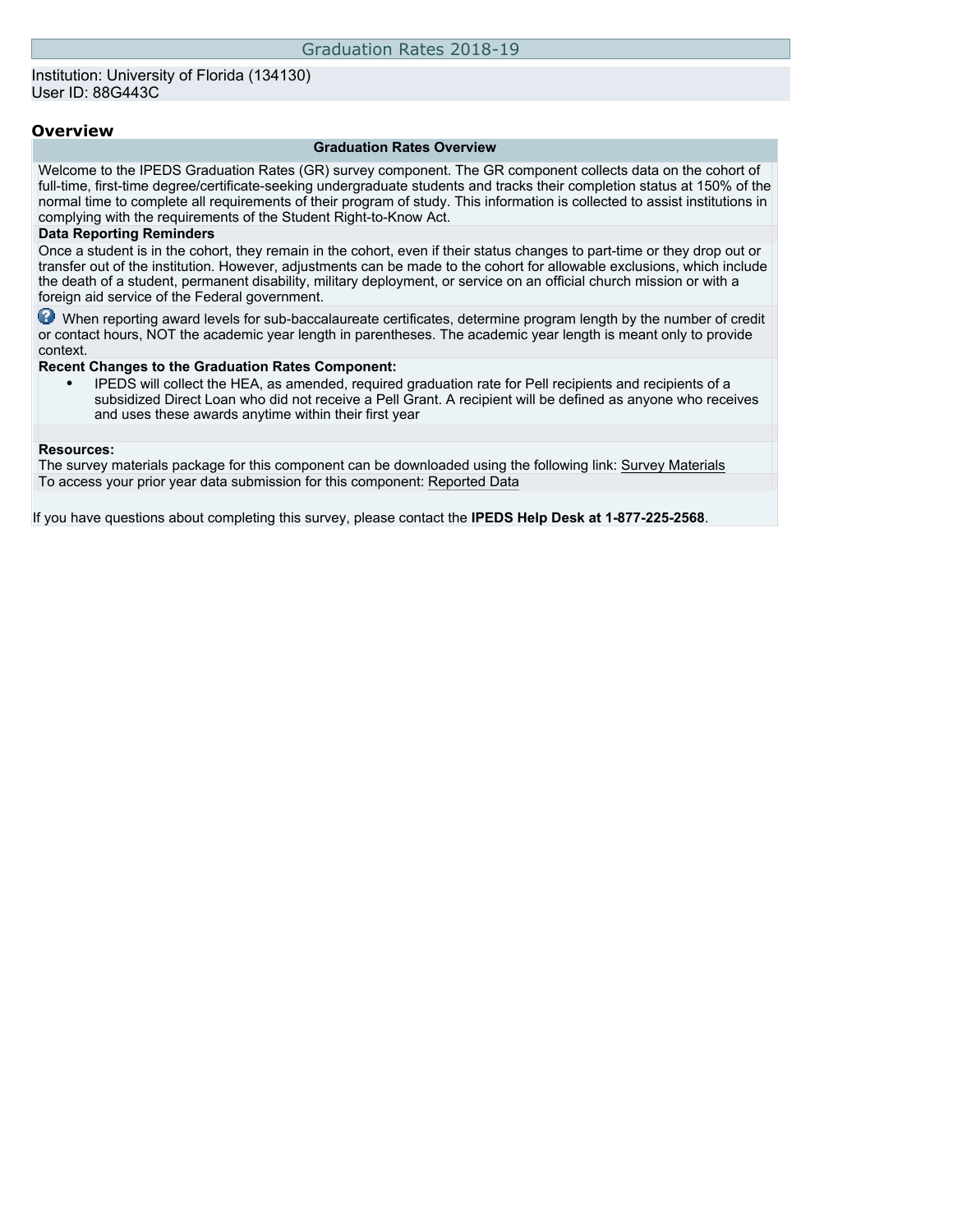# **Section I - Establishing cohorts**

**Based on your institution's response to the predominant calendar system question (B3) on the Institutional**

**Characteristics Header survey component from the IPEDS Fall 2018 data collection, your institution must report**

## **graduation rates data using a:**

## **Fall Cohort**

*A* **fall cohort** *is used by institutions with standard academic terms (semester, trimester, quarter, 4-1-4). A* **fullyear cohort** *is used by institutions offering primarily occupational/vocational programs and operating on a continuous basis.*

### **Establishing cohorts**

NOTE: Reporting using the new race/ethnicity categories is now mandatory. On this screen you will need to revise your preloaded 2012 cohort of full-time, first-time degree/certificate-seeking undergraduate students to the new race/ethnicity categories (if applicable). For information and assistance with this, please visit the [IPEDS Race/Ethnicity Information](https://nces.ed.gov/ipeds/report-your-data/resource-center-race-ethnicity) [Center](https://nces.ed.gov/ipeds/report-your-data/resource-center-race-ethnicity).

| Cohort year 2012 |                |  |
|------------------|----------------|--|
| Initial cohort   | Revised cohort |  |
|                  | (Column 01)    |  |
| 26               | 23             |  |
| 461              | 456            |  |
| 3                | 3              |  |
| 247              | 227            |  |
| 126              | 126            |  |
|                  | 21             |  |
| 1,629            | 1,617          |  |
| 77               | 74             |  |
| 55               | 62             |  |
|                  | 2,609          |  |
|                  | 2,628          |  |

| <b>Women</b>                              |                  |                |  |  |
|-------------------------------------------|------------------|----------------|--|--|
| Screen 1 of 2                             | Cohort year 2012 |                |  |  |
|                                           | Initial cohort   | Revised cohort |  |  |
|                                           |                  | (Column 01)    |  |  |
| Nonresident alien                         | 23               | 21             |  |  |
| Hispanic/Latino                           | 704              | 697            |  |  |
| American Indian or Alaska Native          | 3                | 6              |  |  |
| Asian                                     | 318              | 270            |  |  |
| <b>Black or African American</b>          | 293              | 299            |  |  |
| Native Hawaiian or Other Pacific Islander | 5                | 45             |  |  |
| White                                     | 2,085            | 2,080          |  |  |
| Two or more races                         | 125              | 113            |  |  |
| Race and ethnicity unknown                | 89               | 89             |  |  |
| <b>Total women</b>                        | 3,645            | 3,620          |  |  |
|                                           |                  |                |  |  |
| Total men + women                         | 6.273            | 6.229          |  |  |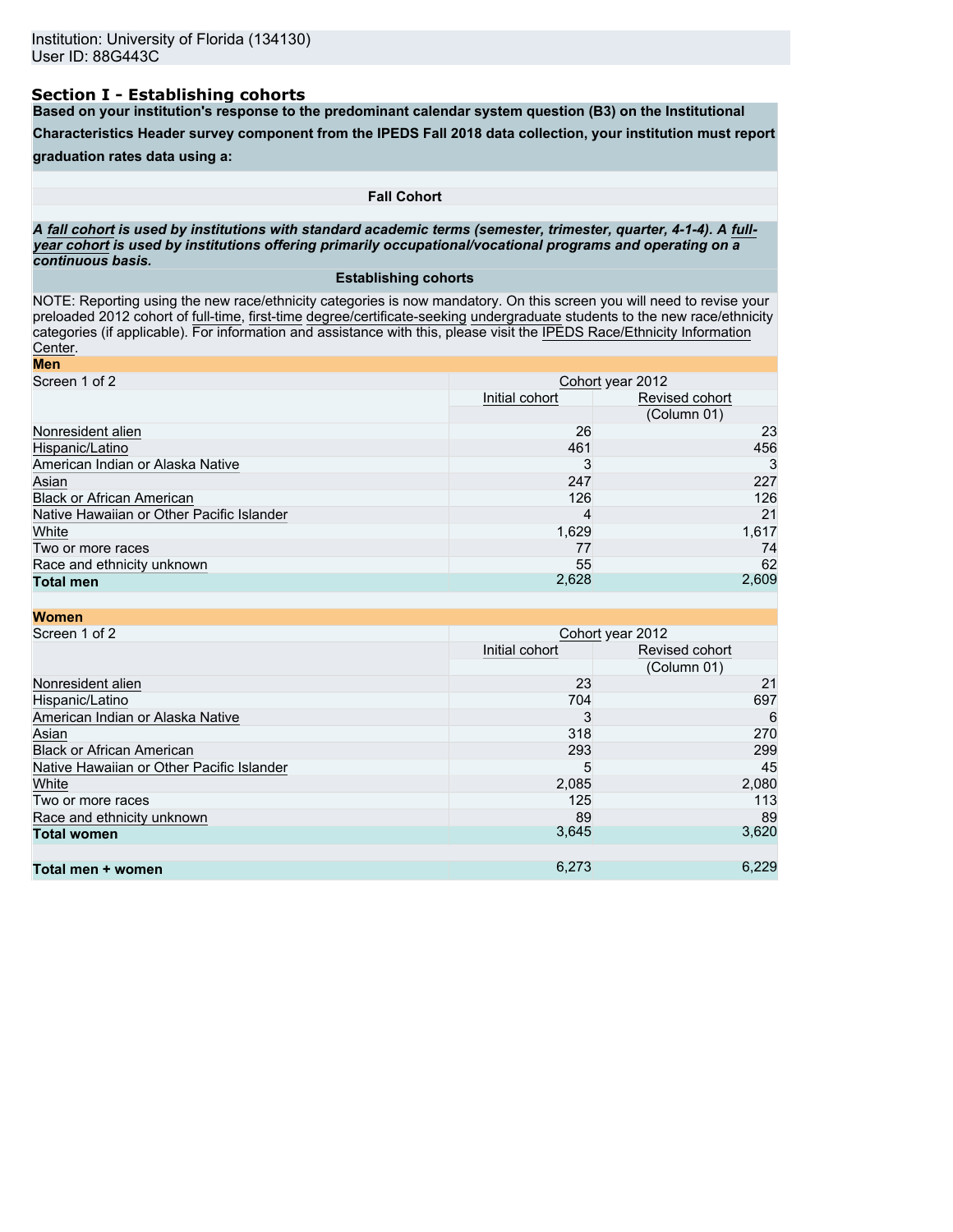# **Section I - Establishing cohorts**

•Incoming students seeking a bachelor's degree should be reported in Column 02. Column 03 will then be generated for you. Column 03 is meant to include any <u>full-time, first-time</u> entering students who were seeking a degree or certificate other than a bachelor's degree, such as an associate's degree or undergraduate certificate.

•If you have no changes to the preloaded data on this screen, click the "Save and Next" button to generate additional screens for reporting completers and transfers/exclusions.

## **Establishing cohorts**

## •**Report Hispanic/Latino individuals of any race as Hispanic/Latino**

#### •**Report race for non-Hispanic/Latino individuals only**

#### **Men**

| Screen 2 of 2                                | Cohort year 2012 |                                                         |                                                                                                                       |  |  |
|----------------------------------------------|------------------|---------------------------------------------------------|-----------------------------------------------------------------------------------------------------------------------|--|--|
|                                              | Cohort           | Bachelor's or equivalent<br>degree-seeking<br>subcohort | Other degree/certificate-seeking<br>subcohort<br>(Cohort minus Bachelor's or equivalent degree-<br>seeking subcohort) |  |  |
|                                              | (Column 01)      | (Column 02)                                             | (Column 03)                                                                                                           |  |  |
| Nonresident alien                            | 23               | 23                                                      | 0                                                                                                                     |  |  |
| Hispanic/Latino                              | 456              | 452                                                     | 4                                                                                                                     |  |  |
| American Indian or Alaska<br><b>Native</b>   | 3                | 3                                                       | 0                                                                                                                     |  |  |
| Asian                                        | 227              | 222                                                     | 5                                                                                                                     |  |  |
| <b>Black or African American</b>             | 126              | 125                                                     |                                                                                                                       |  |  |
| Native Hawaiian or Other<br>Pacific Islander | 21               | 21                                                      |                                                                                                                       |  |  |
| White                                        | 1,617            | 1,590                                                   | 27                                                                                                                    |  |  |
| Two or more races                            | 74               | 74                                                      | 0                                                                                                                     |  |  |
| Race and ethnicity unknown                   | 62               | 61                                                      |                                                                                                                       |  |  |
| <b>Total men</b>                             | 2,609            | 2,571                                                   | 38                                                                                                                    |  |  |

| <b>Women</b>                                 |             |                                                         |                                                                                                                       |
|----------------------------------------------|-------------|---------------------------------------------------------|-----------------------------------------------------------------------------------------------------------------------|
| Screen 2 of 2                                |             |                                                         | Cohort year 2012                                                                                                      |
|                                              | Cohort      | Bachelor's or equivalent<br>degree-seeking<br>subcohort | Other degree/certificate-seeking<br>subcohort<br>(Cohort minus Bachelor's or equivalent degree-<br>seeking subcohort) |
|                                              | (Column 01) | (Column 02)                                             | (Column 03)                                                                                                           |
| Nonresident alien                            | 21          | 21                                                      | 0                                                                                                                     |
| Hispanic/Latino                              | 697         | 690                                                     |                                                                                                                       |
| American Indian or Alaska<br><b>Native</b>   | 6           | 6                                                       | 0                                                                                                                     |
| Asian                                        | 270         | 268                                                     |                                                                                                                       |
| <b>Black or African American</b>             | 299         | 299                                                     | 0                                                                                                                     |
| Native Hawaiian or Other<br>Pacific Islander | 45          | 45                                                      | 0                                                                                                                     |
| White                                        | 2,080       | 2,063                                                   | 17                                                                                                                    |
| Two or more races                            | 113         | 111                                                     | 2                                                                                                                     |
| Race and ethnicity unknown                   | 89          | 86                                                      | 3                                                                                                                     |
| <b>Total women</b>                           | 3,620       | 3,589                                                   | 31                                                                                                                    |
| Total men + women                            | 6,229       | 6,160                                                   | 69                                                                                                                    |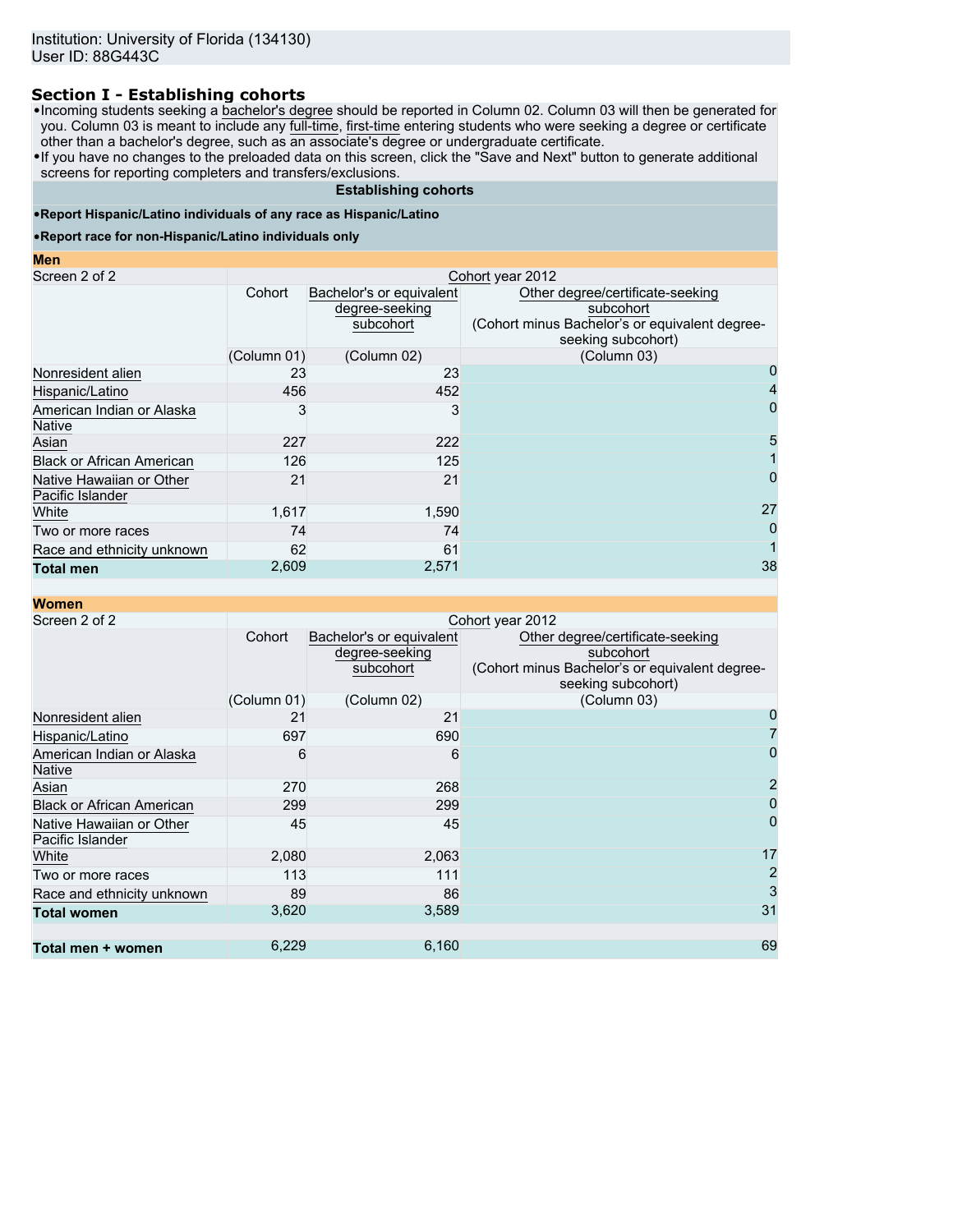# **Section II - Bachelor's or equivalent degree-seeking subcohort - Completers within 150%**

•In the columns below, report the status of the bachelor's degree-seeking subcohort of students listed in Column 10.

•Of the students in Column 10, those who attained a degree or certificate OTHER THAN A BACHELOR'S DEGREE within 150% of the normal time to complete the program as of August 31, 2018 should be reported in either Column 11 or 12, depending on the length of the program completed.

•Of the students in Column 10, those who attained a bachelor's degree or equivalent within 150% of normal time should be reported in Column 18.

## **Subcohort of full-time, first-time students seeking a bachelor's or equivalent degree**

•**Report Hispanic/Latino individuals of any race as Hispanic/Latino**

•**Report race for non-Hispanic/Latino individuals only**

### **Men**

| Screen 1 of 4                                          | Cohort year 2012                    |                                                                                            |                                                                                               |                                                         |                |  |
|--------------------------------------------------------|-------------------------------------|--------------------------------------------------------------------------------------------|-----------------------------------------------------------------------------------------------|---------------------------------------------------------|----------------|--|
|                                                        | Bachelor's or<br>equivalent degree- | Subcohort students who completed their program within 150%<br>of normal time to completion |                                                                                               | Total<br>completers                                     |                |  |
|                                                        | seeking subcohort                   | Completers of<br>programs of less<br>than 2 academic yrs<br>(or equivalent)                | Completers of<br>programs of at least 2<br>but less than 4<br>academic yrs (or<br>equivalent) | Completers of<br>bachelor's or<br>equivalent<br>degrees | within 150%    |  |
|                                                        | (Column 10)                         | (Column 11)                                                                                | (Column 12)                                                                                   | (Column 18)                                             | (Column 29)    |  |
| Nonresident alien                                      | 23                                  |                                                                                            |                                                                                               | 16                                                      | 16             |  |
| Hispanic/Latino                                        | 452                                 |                                                                                            |                                                                                               | 385                                                     | 385            |  |
| American Indian or<br>Alaska Native                    | 3                                   |                                                                                            |                                                                                               | 2                                                       | $\overline{2}$ |  |
| Asian                                                  | 222                                 |                                                                                            |                                                                                               | 192                                                     | 192            |  |
| <b>Black or African</b><br>American                    | 125                                 |                                                                                            |                                                                                               | 82                                                      | 82             |  |
| Native Hawaiian or<br><b>Other Pacific</b><br>Islander | 21                                  |                                                                                            |                                                                                               | 18                                                      | 18             |  |
| White                                                  | 1,590                               |                                                                                            |                                                                                               | 1,420                                                   | 1,420          |  |
| Two or more races                                      | 74                                  |                                                                                            |                                                                                               | 51                                                      | 51             |  |
| Race and ethnicity<br>unknown                          | 61                                  |                                                                                            |                                                                                               | 58                                                      | 58             |  |
| <b>Total men</b>                                       | 2,571                               | 0                                                                                          | 0                                                                                             | 2,224                                                   | 2,224          |  |

| <b>Women</b>                                           |                                     |                                                                             |                                                                                               |                                                         |                     |
|--------------------------------------------------------|-------------------------------------|-----------------------------------------------------------------------------|-----------------------------------------------------------------------------------------------|---------------------------------------------------------|---------------------|
| Screen 1 of 4                                          |                                     |                                                                             | Cohort year 2012                                                                              |                                                         |                     |
|                                                        | Bachelor's or<br>equivalent degree- |                                                                             | Subcohort students who completed their program within 150%<br>of normal time to completion    |                                                         | Total<br>completers |
|                                                        | seeking subcohort                   | Completers of<br>programs of less<br>than 2 academic yrs<br>(or equivalent) | Completers of<br>programs of at least 2<br>but less than 4<br>academic yrs (or<br>equivalent) | Completers of<br>bachelor's or<br>equivalent<br>degrees | within 150%         |
|                                                        | (Column 10)                         | (Column 11)                                                                 | (Column 12)                                                                                   | (Column 18)                                             | (Column 29)         |
| Nonresident alien                                      | 21                                  |                                                                             |                                                                                               | 18                                                      | 18                  |
| Hispanic/Latino                                        | 690                                 |                                                                             |                                                                                               | 635                                                     | 635                 |
| American Indian or<br>Alaska Native                    | 6                                   |                                                                             |                                                                                               | 5                                                       | 5                   |
| Asian                                                  | 268                                 |                                                                             |                                                                                               | 253                                                     | 253                 |
| <b>Black or African</b><br>American                    | 299                                 |                                                                             |                                                                                               | 254                                                     | 254                 |
| Native Hawaiian or<br><b>Other Pacific</b><br>Islander | 45                                  |                                                                             |                                                                                               | 41                                                      | 41                  |
| White                                                  | 2,063                               |                                                                             |                                                                                               | 1,920                                                   | 1,920               |
| Two or more races                                      | 111                                 |                                                                             |                                                                                               | 99                                                      | 99                  |
| Race and ethnicity<br>unknown                          | 86                                  |                                                                             |                                                                                               | 81                                                      | 81                  |
| <b>Total women</b>                                     | 3,589                               | 0                                                                           | 0                                                                                             | 3,306                                                   | 3,306               |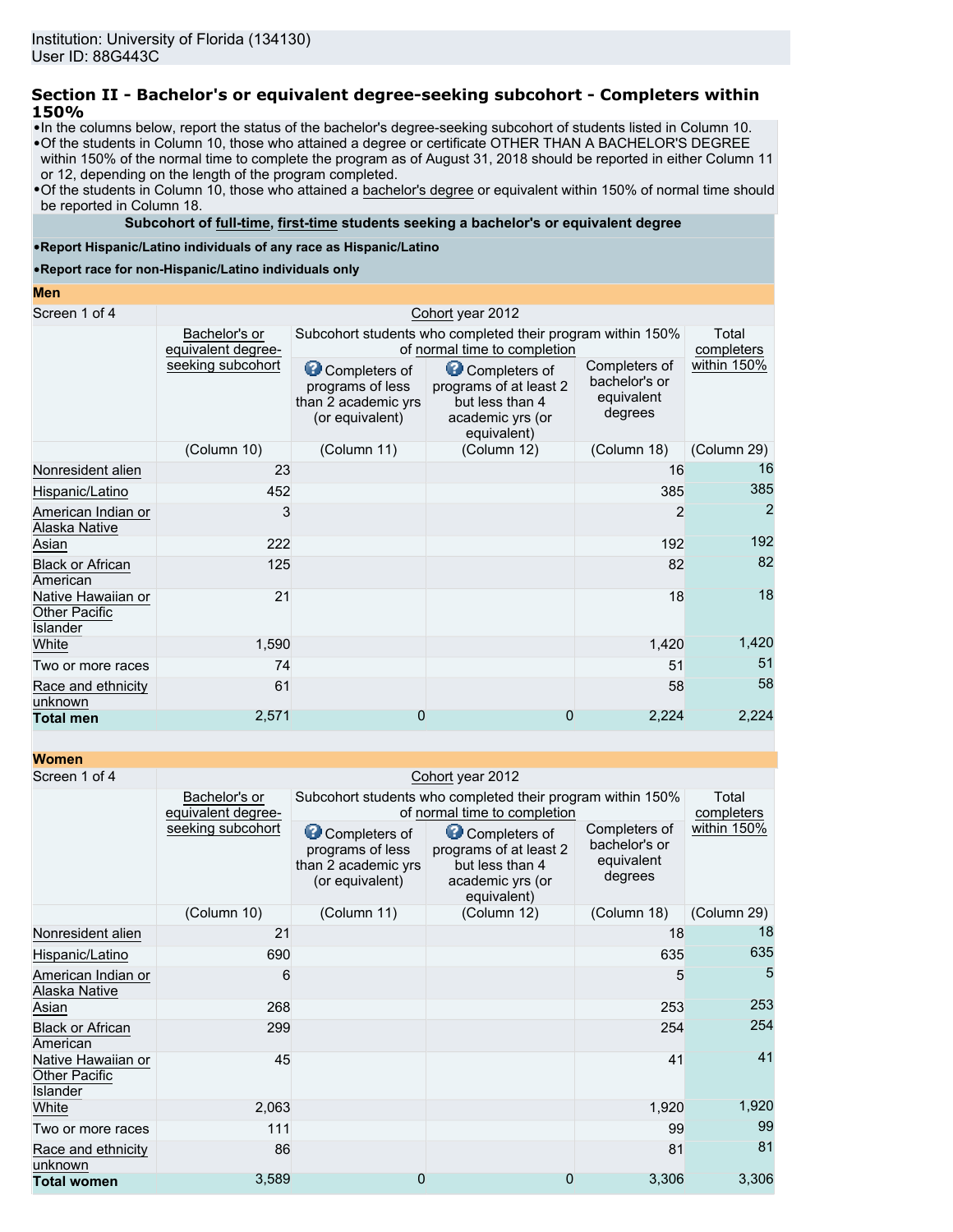| Total men + | 6,160 |  | 5,530 | 5,530 |
|-------------|-------|--|-------|-------|
| women       |       |  |       |       |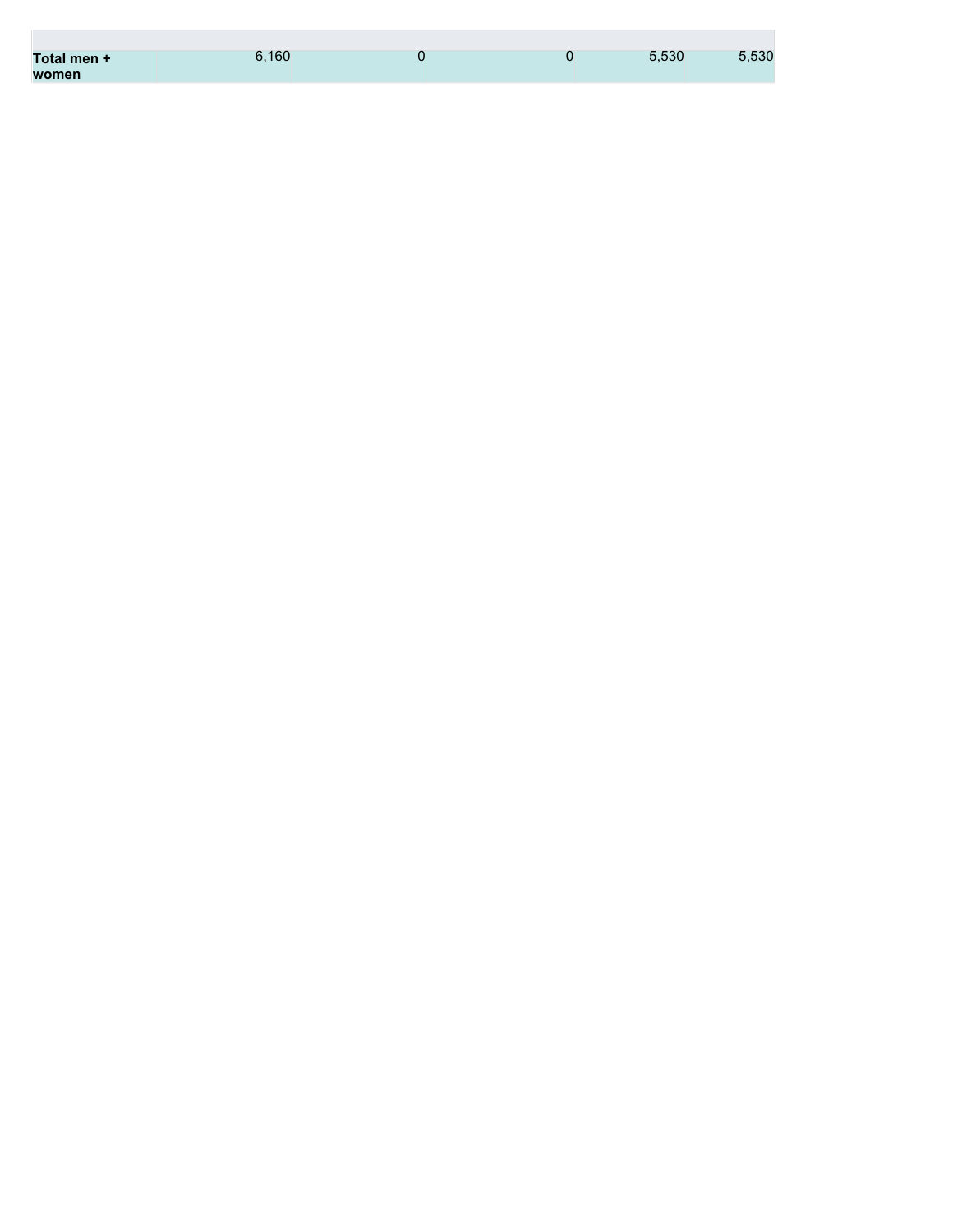# **Section II - Bachelor's completers by length of time to degree**

Those students in the bachelor's or equivalent degree-seeking subcohort who attained a bachelor's degree or equivalent within 150% of normal time to completion, as reported on the previous screen, are listed in Column 18. In Column 19, report the number of these students who earned a bachelor's degree in 4 years. In Column 20, report the number of these students who earned a bachelor's degree in 5 years. Column 21 will be calculated for you.

## **Subcohort of full-time, first-time students seeking a bachelor's or equivalent degree**

### •**Report Hispanic/Latino individuals of any race as Hispanic/Latino**

#### •**Report race for non-Hispanic/Latino individuals only**

| <b>Men</b>                                   |                                                      |                                        |                                                                      |                                      |                                      |  |
|----------------------------------------------|------------------------------------------------------|----------------------------------------|----------------------------------------------------------------------|--------------------------------------|--------------------------------------|--|
| Screen 2 of 4                                |                                                      |                                        | Cohort year 2012                                                     |                                      |                                      |  |
|                                              | Bachelor's or equivalent<br>degree-seeking subcohort | Completed<br>bachelor's                | Subcohort students who attained a bachelor's<br>degree or equivalent |                                      |                                      |  |
|                                              |                                                      | degree<br>or equivalent<br>within 150% | Completed the<br>program in<br>4 yrs or less                         | Completed the<br>program in<br>5 yrs | Completed the<br>program in<br>6 yrs |  |
|                                              | (Column 10)                                          | (Column 18)                            | (Column 19)                                                          | (Column 20)                          | (Column 21)                          |  |
| Nonresident alien                            | 23                                                   | 16                                     | 11                                                                   |                                      |                                      |  |
| Hispanic/Latino                              | 452                                                  | 385                                    | 219                                                                  | 140                                  | 26                                   |  |
| American Indian or<br>Alaska Native          | 3                                                    | 2                                      | 2                                                                    |                                      | 0                                    |  |
| Asian                                        | 222                                                  | 192                                    | 138                                                                  | 46                                   | 8                                    |  |
| <b>Black or African</b><br>American          | 125                                                  | 82                                     | 47                                                                   | 28                                   |                                      |  |
| Native Hawaiian or<br>Other Pacific Islander | 21                                                   | 18                                     | 16                                                                   | 2                                    | 0                                    |  |
| White                                        | 1,590                                                | 1,420                                  | 923                                                                  | 441                                  | 56                                   |  |
| Two or more races                            | 74                                                   | 51                                     | 26                                                                   | 21                                   | 4                                    |  |
| Race and ethnicity<br>unknown                | 61                                                   | 58                                     | 39                                                                   | 16                                   | 3                                    |  |
| <b>Total men</b>                             | 2,571                                                | 2,224                                  | 1,421                                                                | 698                                  | 105                                  |  |

**Women**

| Screen 2 of 4                                |                          |               | Cohort year 2012 |                                              |                |
|----------------------------------------------|--------------------------|---------------|------------------|----------------------------------------------|----------------|
|                                              | Bachelor's or equivalent | Completed     |                  | Subcohort students who attained a bachelor's |                |
|                                              | degree-seeking subcohort | bachelor's    |                  | degree or equivalent                         |                |
|                                              |                          | degree        |                  | Completed the Completed the                  | Completed the  |
|                                              |                          | or equivalent | program in       | program in                                   | program in     |
|                                              |                          | within 150%   | 4 yrs or less    | 5 yrs                                        | 6 yrs          |
|                                              | (Column 10)              | (Column 18)   | (Column 19)      | (Column 20)                                  | (Column 21)    |
| Nonresident alien                            | 21                       | 18            | 13               | 5                                            |                |
| Hispanic/Latino                              | 690                      | 635           | 516              | 95                                           | 24             |
| American Indian or                           | 6                        | 5             | 4                |                                              | 0              |
| Alaska Native                                |                          |               |                  |                                              |                |
| Asian                                        | 268                      | 253           | 219              | 32                                           | $\overline{2}$ |
| <b>Black or African</b><br>American          | 299                      | 254           | 214              | 32                                           | 8              |
| Native Hawaiian or<br>Other Pacific Islander | 45                       | 41            | 38               | 3                                            | $\overline{0}$ |
| White                                        | 2,063                    | 1,920         | 1,634            | 249                                          | 37             |
| Two or more races                            | 111                      | 99            | 81               | 12                                           | 6              |
| Race and ethnicity                           | 86                       | 81            | 68               | 12                                           |                |
| unknown                                      |                          |               |                  |                                              |                |
| <b>Total women</b>                           | 3,589                    | 3,306         | 2,787            | 441                                          | 78             |
|                                              |                          |               |                  |                                              |                |
| Total men + women                            | 6,160                    | 5,530         | 4,208            | 1,139                                        | 183            |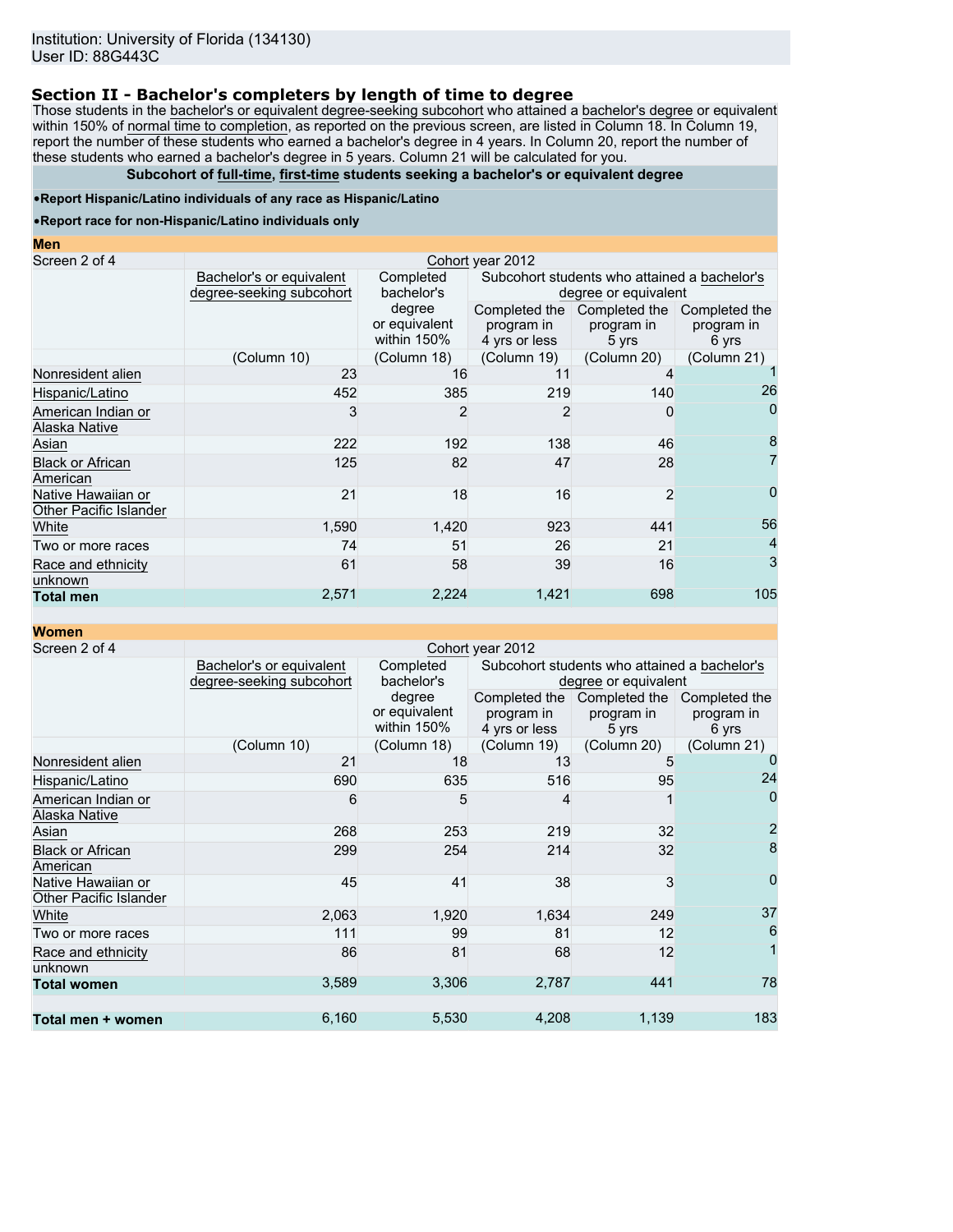# **Section II - Bachelor's or equivalent degree-seeking subcohort - Transfers/exclusions**

•In the columns below, report the status of those students in the BACHELOR'S OR EQUIVALENT DEGREE-SEEKING SUBCOHORT listed in Column 10 who did not complete a program within 150% of normal time to completion.

•Report transfers-out who did not complete a program in Column 30. If the mission of your institution includes providing substantial preparation for students to enroll in another eligible institution WITHOUT having completed a program, you must report transfer-out data in Column 30. A school is required to report only on those students that the school knows have transferred to another eligible institution. A school must document that the student actually transferred. If it is not part of your mission, you may report transfer-out data if you wish.

•Report eligible exclusions from the subcohort in Column 45. The ONLY allowable categories for this column are: Students who died or became permanently disabled

Students who left school to serve in the armed forces (or have been called up to active duty)

Students who left school to serve with a foreign aid service of the Federal Government

Students who left school to serve on an official church mission

•Column 52 [No longer enrolled] will be calculated for you. This includes students who have dropped out as well as those who completed in greater than 150% of normal time.

•If you do not have any values to report in either Column 30, 45, or 51, you must enter at least one zero in a field on this screen to continue.

### **Subcohort of full-time, first-time students seeking a bachelor's or equivalent degree**

### •**Report Hispanic/Latino individuals of any race as Hispanic/Latino**

## •**Report race for non-Hispanic/Latino individuals only**

#### **Men**

| Screen 3 of 4                                | Cohort year 2012                                           |                                    |                                |                                 |                   |                       |
|----------------------------------------------|------------------------------------------------------------|------------------------------------|--------------------------------|---------------------------------|-------------------|-----------------------|
|                                              | Bachelor's or<br>equivalent<br>degree-seeking<br>subcohort | Total<br>completers<br>within 150% | Total transfer-out<br>students | Total<br>exclusions             | Still<br>enrolled | No longer<br>enrolled |
|                                              | (Column 10)                                                | (Column 29)                        | (Column 30)                    | (Column 45) (Column (Column 52) | 51)               |                       |
| Nonresident alien                            | 23                                                         | 16                                 |                                |                                 |                   |                       |
| Hispanic/Latino                              | 452                                                        | 385                                | 24                             |                                 |                   | 35                    |
| American Indian or Alaska<br><b>Native</b>   |                                                            | 2                                  | 0                              |                                 |                   |                       |
| Asian                                        | 222                                                        | 192                                | 10                             |                                 |                   | 16                    |
| <b>Black or African American</b>             | 125                                                        | 82                                 |                                |                                 | 11                | 30                    |
| Native Hawaiian or Other<br>Pacific Islander | 21                                                         | 18                                 | ŋ                              |                                 |                   | 2                     |
| White                                        | 1,590                                                      | 1,420                              | 36                             |                                 | 16                | 117                   |
| Two or more races                            | 74                                                         | 51                                 |                                |                                 | 3                 | 12                    |
| Race and ethnicity<br>unknown                | 61                                                         | 58                                 |                                |                                 |                   | 2                     |
| <b>Total men</b>                             | 2,571                                                      | 2,224                              | 80                             | 3                               | 42                | 222                   |

### **Women**

| <u>WUHEH</u>                                 |                                                            |                                    |                                |                     |                   |                       |
|----------------------------------------------|------------------------------------------------------------|------------------------------------|--------------------------------|---------------------|-------------------|-----------------------|
| Screen 3 of 4                                |                                                            |                                    | Cohort year 2012               |                     |                   |                       |
|                                              | Bachelor's or<br>equivalent<br>degree-seeking<br>subcohort | Total<br>completers<br>within 150% | Total transfer-out<br>students | Total<br>exclusions | Still<br>enrolled | No longer<br>enrolled |
|                                              | (Column 10)                                                | (Column 29)                        | (Column 30)                    | (Column 45) (Column | 51)               | (Column 52)           |
| Nonresident alien                            | 21                                                         | 18                                 | O                              | 0                   |                   | 3                     |
| Hispanic/Latino                              | 690                                                        | 635                                | 24                             |                     | 3                 | 28                    |
| American Indian or Alaska<br><b>Native</b>   | 6                                                          | 5                                  |                                | U                   | 0                 | 0                     |
| Asian                                        | 268                                                        | 253                                | 4                              | 0                   |                   | 11                    |
| <b>Black or African American</b>             | 299                                                        | 254                                | 8                              | 0                   | $\overline{2}$    | 35                    |
| Native Hawaiian or Other<br>Pacific Islander | 45                                                         | 41                                 | 0                              | 0                   |                   | 4                     |
| White                                        | 2,063                                                      | 1,920                              | 48                             |                     | 11                | 83                    |
| Two or more races                            | 111                                                        | 99                                 | 3                              | 0                   |                   | 8                     |
| Race and ethnicity<br>unknown                | 86                                                         | 81                                 |                                |                     |                   | 4                     |
| <b>Total women</b>                           | 3,589                                                      | 3,306                              | 89                             |                     | 17                | 176                   |
| Total men + women                            | 6,160                                                      | 5,530                              | 169                            | 4                   | 59                | 398                   |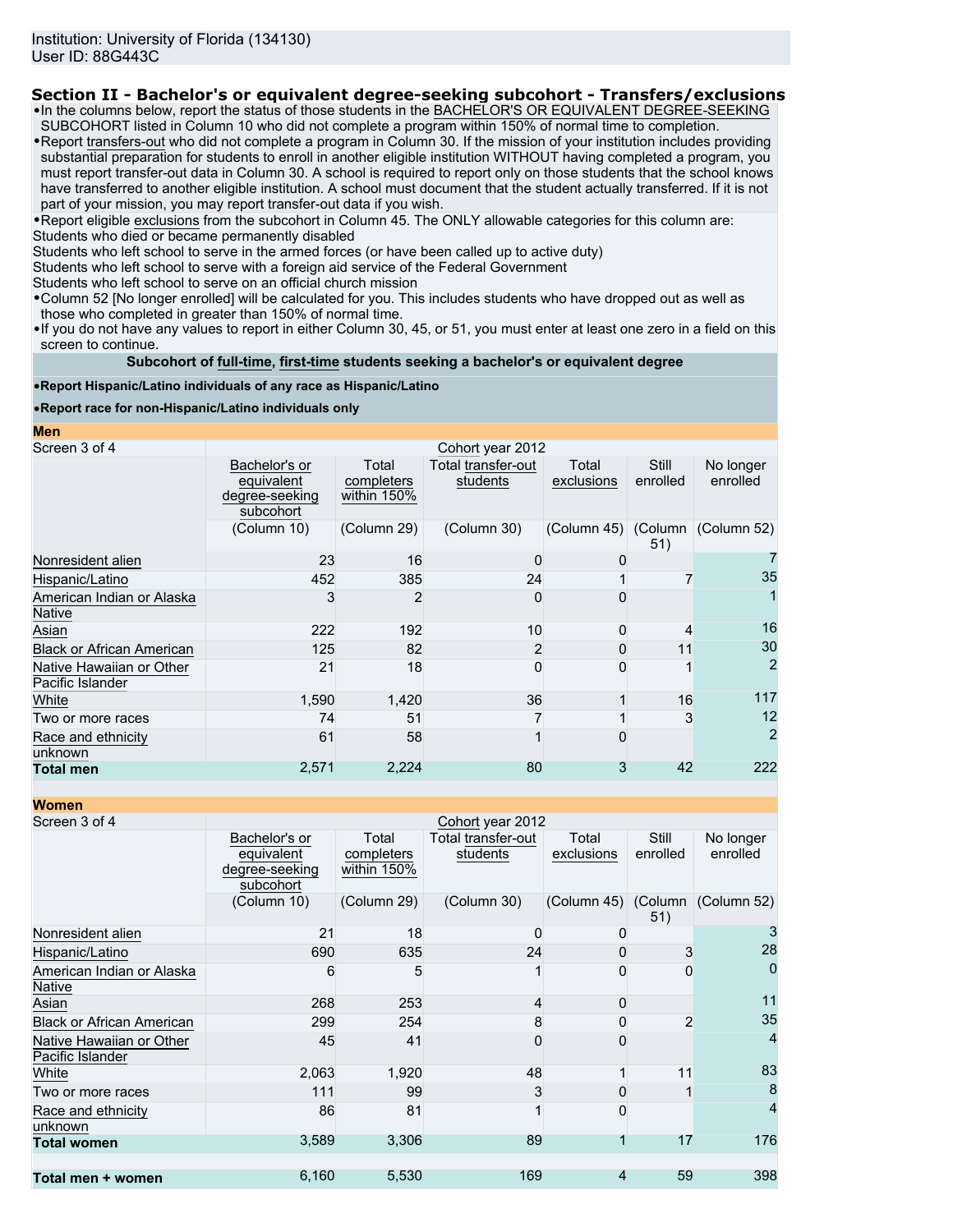# **Section II - Bachelor's or equivalent degree-seeking cohort - Pell recipients and a recipients of a subsidized Direct Loan who did not receive a Pell Grant**

For each subcohort, report the number of students in the cohort, total exclusions for the cohort, the number of students that completed a bachelor's or equivalent degree within 150% of normal time to completion, and the total completers within 150%.

•Recipients of a Pell Grant and Recipients of a Direct Subsidized Loan that did not receive a Pell Grant are *mutually exclusive*, that is, if a student is in one cohort, they cannot be in the other cohort.

 - The total of these 2 subcohorts must be less than the Bachelor's or equivalent degree-seeking cohort **Subcohort of full-time, first-time students seeking a bachelor's or equivalent degree**

| Screen 4 of 4                                                                                      | Cohort year 2012                   |                  |                                                                |                                 |  |  |
|----------------------------------------------------------------------------------------------------|------------------------------------|------------------|----------------------------------------------------------------|---------------------------------|--|--|
|                                                                                                    | Number of<br>students in<br>cohort | Total exclusions | Completed<br>bachelor's degree<br>or equivalent<br>within 150% | Total completers<br>within 150% |  |  |
|                                                                                                    | (Column 10)                        | (Column 45)      | (Column 18)                                                    | (Column 29)                     |  |  |
| Bachelor's or equivalent degree-seeking cohort                                                     | 6,160                              | 4                | 5,530                                                          | 5,530                           |  |  |
| Recipients of a Pell Grant (within entering<br>year)                                               | 1,856                              | 2                | 1,608                                                          | 1.608                           |  |  |
| Recipients of a Direct Subsidized Loan (within<br>entering year) that did not receive a Pell Grant | 579                                | $\overline{2}$   | 506                                                            | 506                             |  |  |
| Did not receive either a Pell Grant or Direct<br>Subsidized Loan (within entering year)            | 3,725                              | 0                | 3,416                                                          | 3,416                           |  |  |
|                                                                                                    |                                    |                  |                                                                |                                 |  |  |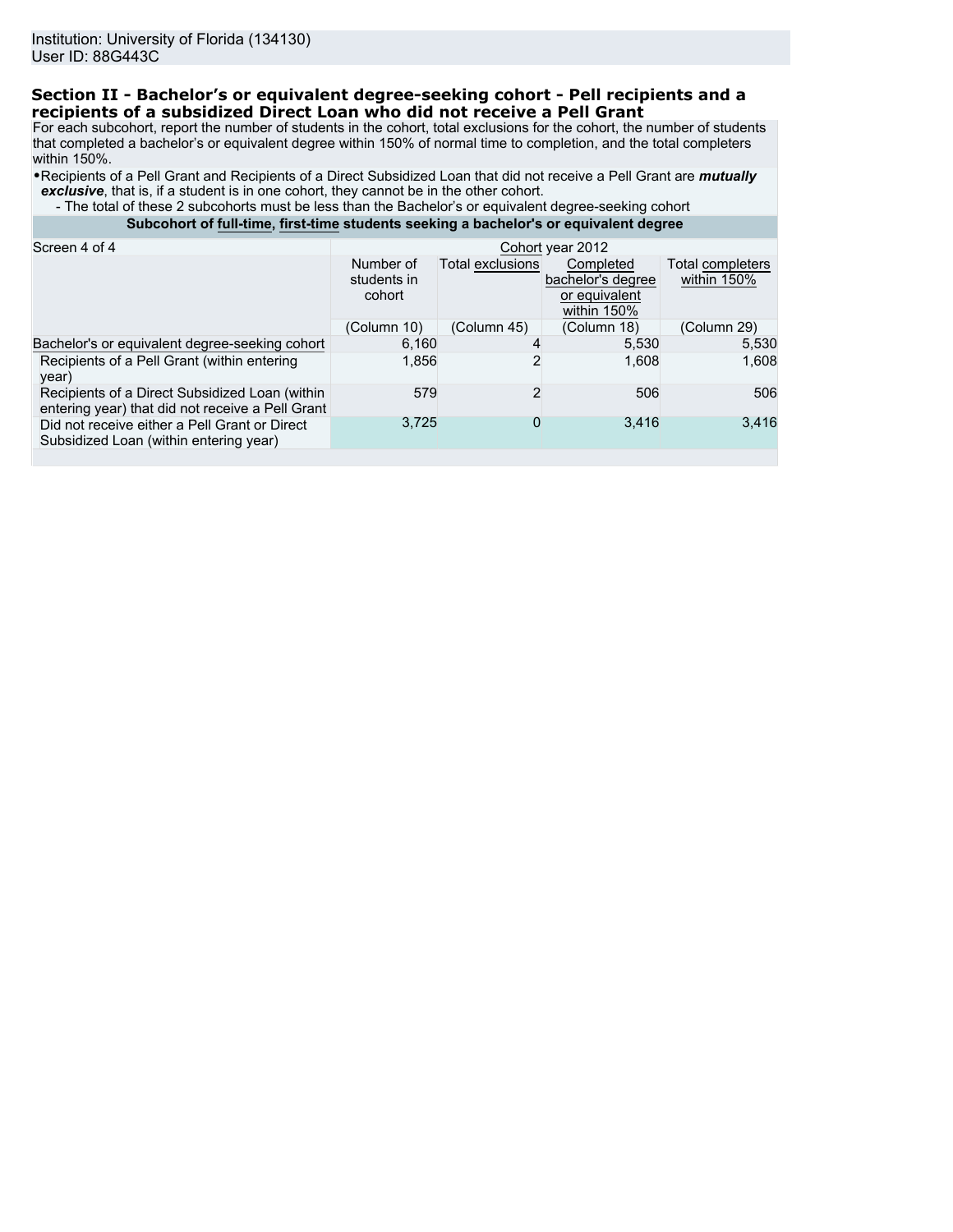# **Section III - Other degree/certificate-seeking subcohort - Completers within 150%**

•In the columns below, report the status of the subcohort of students seeking other than a bachelor's or equivalent degree listed in Column 10.

•Of the students in Column 10, those who attained a degree or certificate other than a bachelor's degree within 150% of the normal time to complete the program as of August 31, 2018 should be reported in either Column 11 or 12, depending on the length of the program completed.

•Of the students in Column 10, those who attained a bachelor's degree or equivalent within 150% of normal time should be reported in Column 18.

## **Subcohort of full-time, first-time students seeking other than a bachelor's degree**

### •**Report Hispanic/Latino individuals of any race as Hispanic/Latino**

### •**Report race for non-Hispanic/Latino individuals only**

#### **Men**

| Screen 1 of 3                                                 |                                                | Cohort year 2012                                                            |                                                                                               |                                                         |                     |  |  |
|---------------------------------------------------------------|------------------------------------------------|-----------------------------------------------------------------------------|-----------------------------------------------------------------------------------------------|---------------------------------------------------------|---------------------|--|--|
|                                                               | Other degree/certificate-<br>seeking subcohort |                                                                             | Subcohort students who completed their program within<br>150% of normal time to completion    |                                                         | Total<br>completers |  |  |
|                                                               |                                                | Completers of<br>programs of less<br>than 2 academic<br>yrs (or equivalent) | Completers of<br>programs of at least<br>2 but less than 4<br>academic yrs (or<br>equivalent) | Completers of<br>bachelor's or<br>equivalent<br>degrees | within 150%         |  |  |
|                                                               | (Column 10)                                    | (Column 11)                                                                 | (Column 12)                                                                                   | (Column 18)                                             | (Column 29)         |  |  |
| Nonresident alien                                             | 0                                              |                                                                             |                                                                                               |                                                         |                     |  |  |
| Hispanic/Latino                                               |                                                |                                                                             |                                                                                               | 4                                                       |                     |  |  |
| American Indian or<br>Alaska Native                           |                                                |                                                                             |                                                                                               |                                                         | 0                   |  |  |
| Asian                                                         | 5                                              |                                                                             |                                                                                               | 4                                                       | 4                   |  |  |
| <b>Black or African</b><br>American                           |                                                |                                                                             |                                                                                               |                                                         |                     |  |  |
| Native Hawaiian or<br><b>Other Pacific</b><br><b>Islander</b> |                                                |                                                                             |                                                                                               |                                                         | $\mathbf 0$         |  |  |
| White                                                         | 27                                             |                                                                             |                                                                                               | 27                                                      | 27                  |  |  |
| Two or more races                                             | O                                              |                                                                             |                                                                                               |                                                         | 0                   |  |  |
| Race and ethnicity<br>unknown                                 |                                                |                                                                             |                                                                                               |                                                         |                     |  |  |
| <b>Total men</b>                                              | 38                                             | $\mathbf{I}$                                                                | O                                                                                             | 37                                                      | 37                  |  |  |

**Women**

| <u>WUITEN</u>                                                 |                                                |                                                                             |                                                                                               |                                                         |                     |  |  |  |  |
|---------------------------------------------------------------|------------------------------------------------|-----------------------------------------------------------------------------|-----------------------------------------------------------------------------------------------|---------------------------------------------------------|---------------------|--|--|--|--|
| Screen 1 of 3                                                 |                                                | Cohort year 2012                                                            |                                                                                               |                                                         |                     |  |  |  |  |
|                                                               | Other degree/certificate-<br>seeking subcohort |                                                                             | Subcohort students who completed their program within<br>150% of normal time to completion    |                                                         | Total<br>completers |  |  |  |  |
|                                                               |                                                | Completers of<br>programs of less<br>than 2 academic<br>yrs (or equivalent) | Completers of<br>programs of at least<br>2 but less than 4<br>academic yrs (or<br>equivalent) | Completers of<br>bachelor's or<br>equivalent<br>degrees | within 150%         |  |  |  |  |
|                                                               | (Column 10)                                    | (Column 11)                                                                 | (Column 12)                                                                                   | (Column 18)                                             | (Column 29)         |  |  |  |  |
| Nonresident alien                                             | 0                                              |                                                                             |                                                                                               |                                                         |                     |  |  |  |  |
| Hispanic/Latino                                               |                                                |                                                                             |                                                                                               |                                                         |                     |  |  |  |  |
| American Indian or<br>Alaska Native                           |                                                |                                                                             |                                                                                               |                                                         | 0                   |  |  |  |  |
| Asian                                                         | 2                                              |                                                                             |                                                                                               | 2                                                       | 2                   |  |  |  |  |
| <b>Black or African</b><br>American                           | 0                                              |                                                                             |                                                                                               |                                                         | 0                   |  |  |  |  |
| Native Hawaiian or<br><b>Other Pacific</b><br><b>Islander</b> | 0                                              |                                                                             |                                                                                               |                                                         | $\Omega$            |  |  |  |  |
| White                                                         | 17                                             |                                                                             |                                                                                               | 17                                                      | 17                  |  |  |  |  |
| Two or more races                                             | 2                                              |                                                                             |                                                                                               | 2                                                       | $\overline{2}$      |  |  |  |  |
| Race and ethnicity<br>unknown                                 | 3                                              |                                                                             |                                                                                               | 3                                                       | 3                   |  |  |  |  |
| <b>Total women</b>                                            | 31                                             |                                                                             |                                                                                               | 31                                                      | 31                  |  |  |  |  |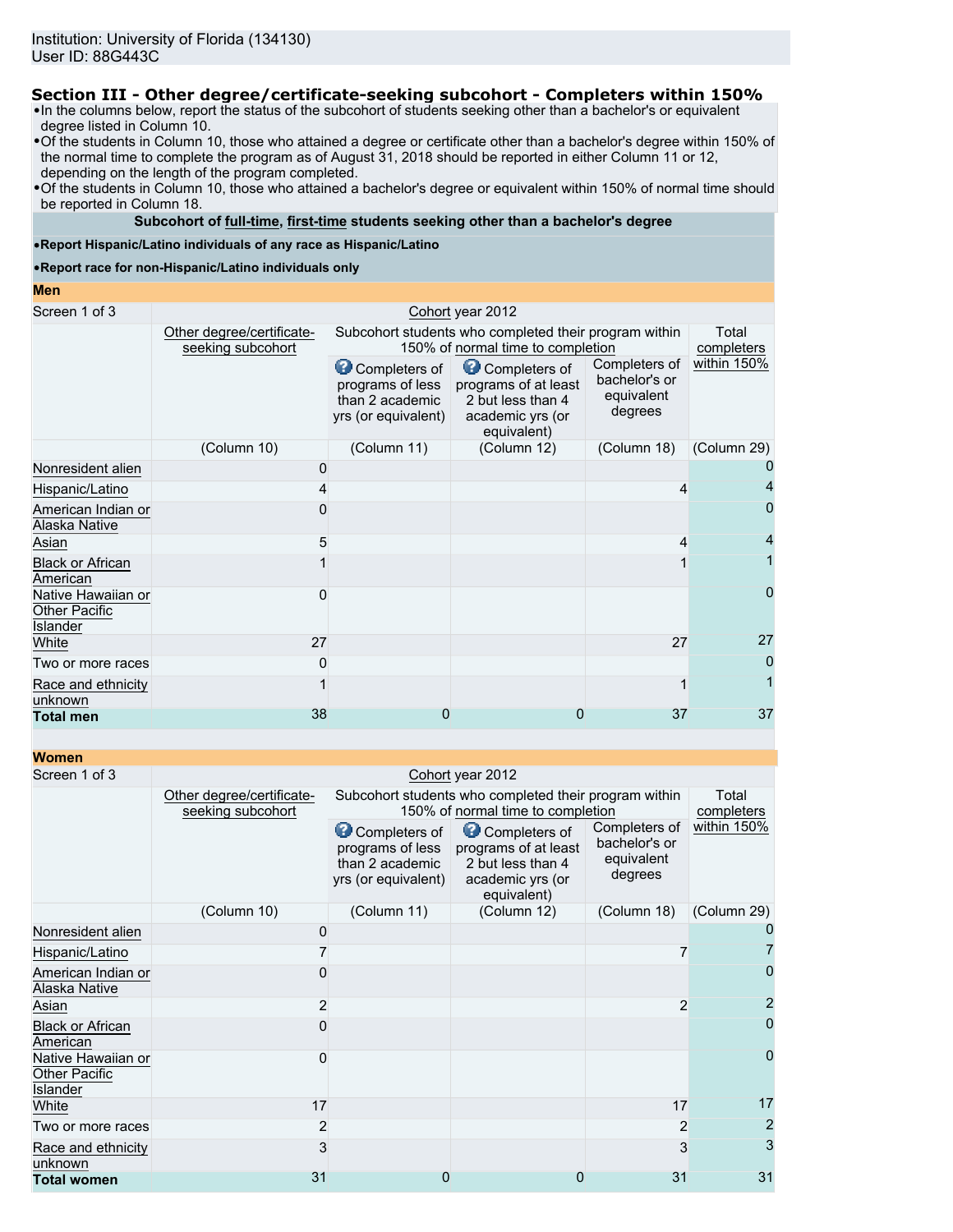| Total men + | 69 |  | 68 | 68 |
|-------------|----|--|----|----|
| women       |    |  |    |    |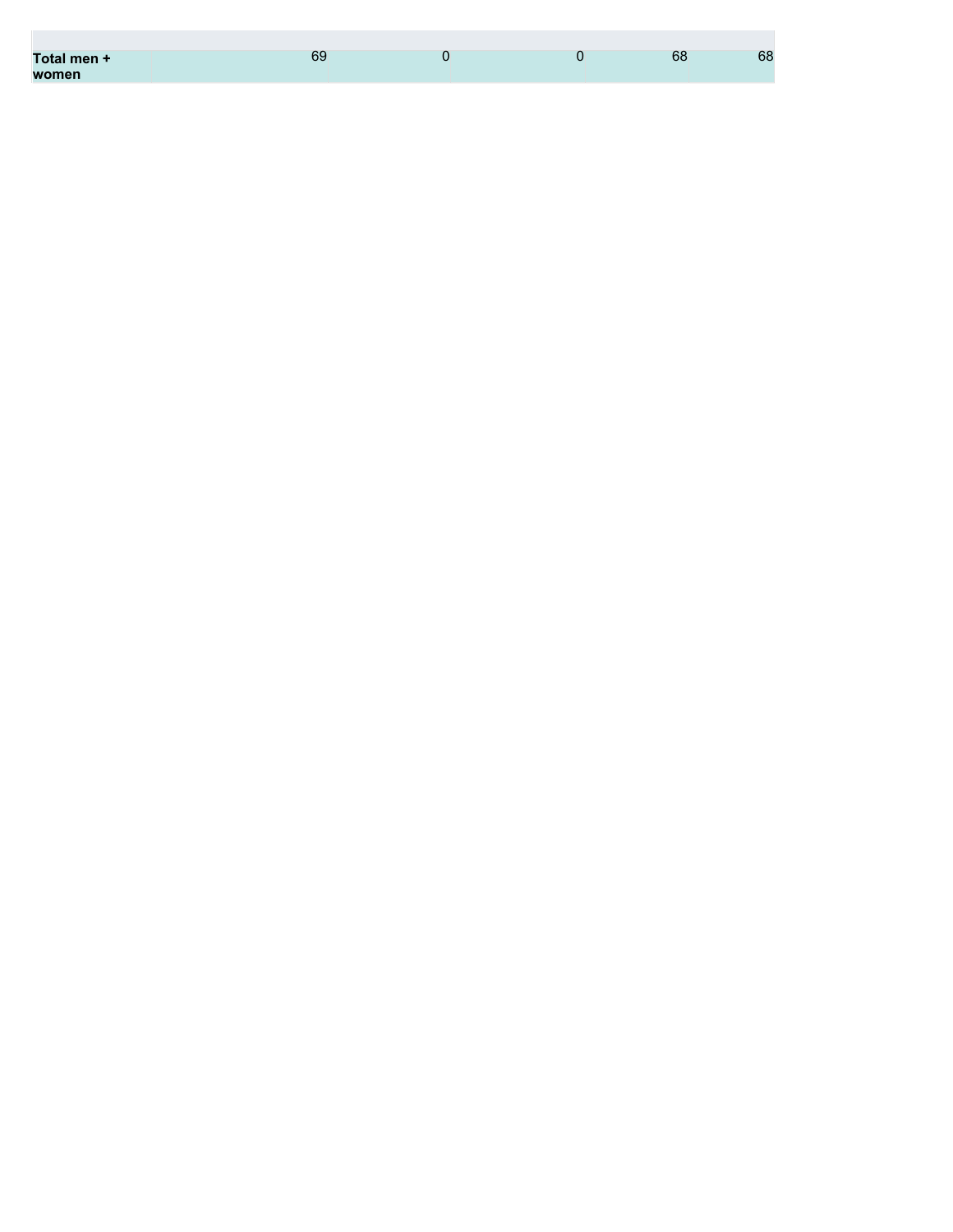# **Section III - Other degree/certificate-seeking subcohort - Transfers/exclusions**

•In the columns below, report the status of those students in the OTHER DEGREE/CERTIFICATE-SEEKING SUBCOHORT listed in Column 10 who did not complete a program within 150% of normal time to completion.

•Report transfers-out who did not complete a program in Column 30. A school is required to report only on those students that the school knows have transferred to another eligible institution. A school must document that the student actually transferred. If it is not part of your mission, you may report transfer-out data if you wish.

•Report eligible exclusions from the subcohort in Column 45. The ONLY allowable categories for this column are: Students who died or became permanently disabled

Students who left school to serve in the armed forces (or have been called up to active duty)

Students who left school to serve with a foreign aid service of the Federal Government

Students who left school to serve on an official church mission

•Column 52 [No longer enrolled] will be calculated for you. This includes students who dropped out as well as those who completed in greater than 150% of normal time.

•If you do not have any values to report in either Column 30, 45, or 51, you must enter at least one zero in a field on this screen to continue.

## **Subcohort of full-time, first-time students seeking other than a bachelor's degree**

•**Report Hispanic/Latino individuals of any race as Hispanic/Latino**

## •**Report race for non-Hispanic/Latino individuals only**

| <b>Men</b>                                   |                                                |                                    |                                 |                     |                   |                       |  |  |
|----------------------------------------------|------------------------------------------------|------------------------------------|---------------------------------|---------------------|-------------------|-----------------------|--|--|
| Screen 2 of 3                                | Cohort year 2012                               |                                    |                                 |                     |                   |                       |  |  |
|                                              | Other degree/certificate-<br>seeking subcohort | Total<br>completers<br>within 150% | Total transfer-<br>out students | Total<br>exclusions | Still<br>enrolled | No longer<br>enrolled |  |  |
|                                              | (Column 10)                                    | (Column 29)                        | (Column 30)                     | (Column<br>45)      | (Column<br>51)    | (Column<br>52)        |  |  |
| Nonresident alien                            |                                                |                                    |                                 |                     |                   |                       |  |  |
| Hispanic/Latino                              |                                                |                                    |                                 |                     |                   |                       |  |  |
| American Indian or<br>Alaska Native          |                                                |                                    |                                 |                     |                   |                       |  |  |
| Asian                                        | 5                                              | 4                                  |                                 |                     | 0                 |                       |  |  |
| <b>Black or African</b><br>American          |                                                |                                    |                                 |                     |                   |                       |  |  |
| Native Hawaiian or<br>Other Pacific Islander |                                                |                                    |                                 |                     |                   |                       |  |  |
| White                                        | 27                                             | 27                                 |                                 |                     | N                 | 0                     |  |  |
| Two or more races                            |                                                |                                    |                                 |                     |                   | 0                     |  |  |
| Race and ethnicity<br>unknown                |                                                |                                    |                                 |                     |                   |                       |  |  |
| <b>Total men</b>                             | 38                                             | 37                                 |                                 |                     |                   |                       |  |  |

**Women** Screen 2 of 3 Cohort year 2012 Other degree/certificateseeking subcohort Total completers within 150% Total transferout students Total exclusions **Still** enrolled No longer enrolled (Column 10) (Column 29) (Column 30) (Column 45) (Column 51) (Column 52) Nonresident alien 0 0 0 0 Hispanic/Latino 1999 and 1999 and 1999 and 1999 and 1999 and 1999 and 1999 and 1999 and 1999 and 1999 and 199 American Indian or Alaska Native 0 0 0 0 Asian 2 2 2 0 0 Black or African American 0 0 0 0 Native Hawaiian or Other Pacific Islander 0 0 0 0 White  $17$   $17$   $17$   $17$   $17$   $17$   $19$   $19$ Two or more races  $\overline{2}$   $\overline{2}$   $\overline{2}$  0 0 0 Race and ethnicity unknown 3 3 3 0 0 **Total women** 31 31 0 0 0 0 **Total men + women** 69 68 0 0 0 1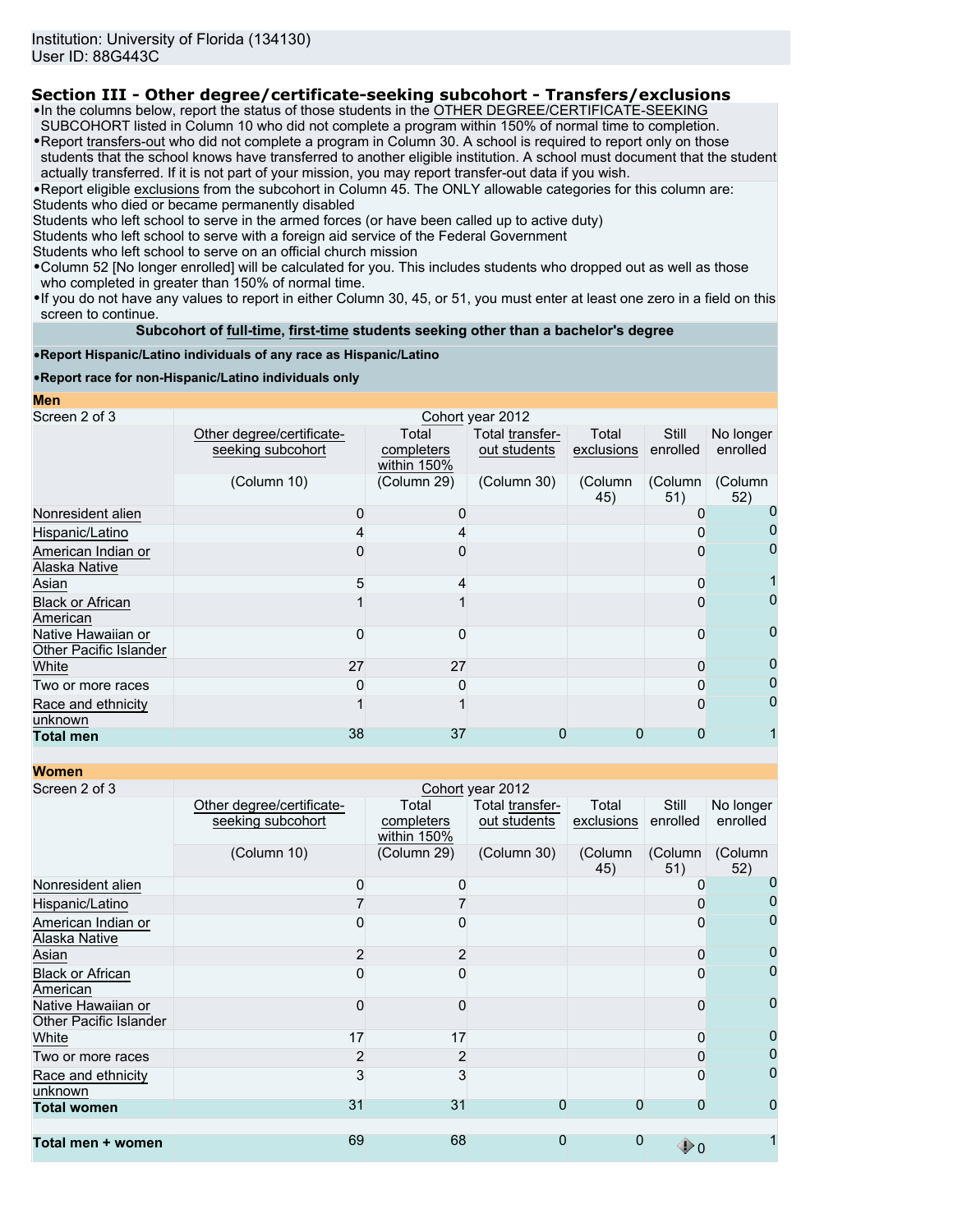# **Section III - Other degree/certificate-seeking subcohort - Pell recipients and recipients of a subsidized Direct Loan who did not receive a Pell Grant**

For each subcohort, report the number of students in the cohort, total exclusions for the cohort, the number of students who completed a bachelor's or equivalent degree with 150%, and the total completers within 150%.

•Recipients of a Pell Grant and Recipients of a Direct Subsidized Loan that did not receive a Pell Grant are *mutually exclusive*, that is, if a student is in one cohort, they cannot be in the other cohort.

- The total of these 2 subcohorts must be less than the other degree/certificate-seeking cohort

# **Subcohort of full-time, first-time students seeking other than a bachelor's degree**

| Screen 3 of 3                                                                                      | Cohort year 2012                   |                  |                                                                |                                 |  |
|----------------------------------------------------------------------------------------------------|------------------------------------|------------------|----------------------------------------------------------------|---------------------------------|--|
|                                                                                                    | Number of<br>students in<br>cohort | Total exclusions | Completed<br>bachelor's degree<br>or equivalent<br>within 150% | Total completers<br>within 150% |  |
|                                                                                                    | (Column 10)                        | (Column 45)      | (Column 18)                                                    | (Column 29)                     |  |
| Other degree/certificate-seeking cohort                                                            | 69                                 |                  | 68                                                             | 68                              |  |
| Recipients of a Pell Grant (within entering year)                                                  |                                    |                  |                                                                |                                 |  |
| Recipients of a Direct Subsidized Loan (within<br>entering year) that did not receive a Pell Grant |                                    |                  |                                                                |                                 |  |
| Did not receive either a Pell Grant or Direct<br>Subsidized Loan (within entering year)            | 55                                 |                  | 54                                                             | 54                              |  |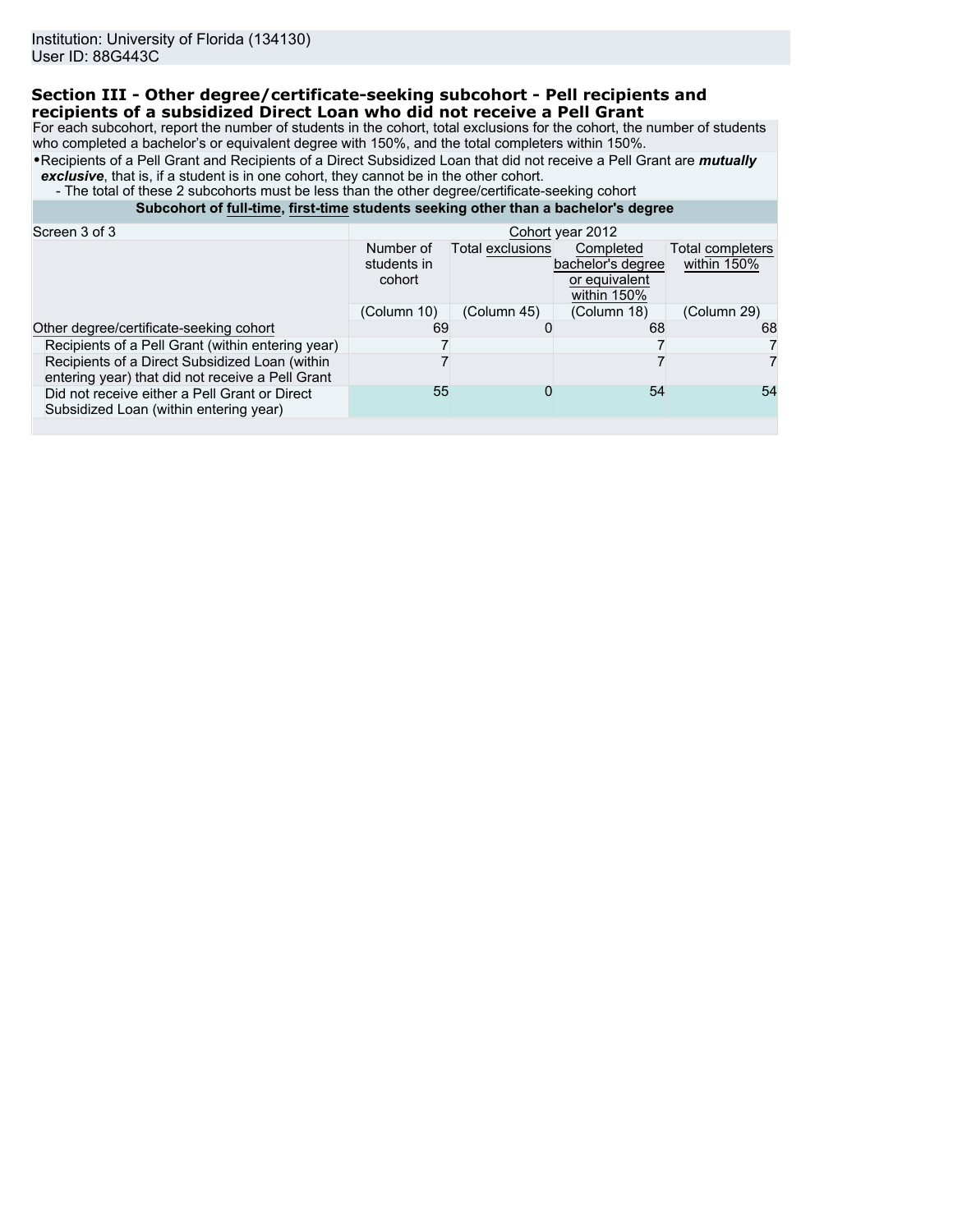# **Graduation and transfer-out rates**

| 31 augustus and cransici vac races                                                                           | Calculation of graduation and transfer-out rates |                                                                      |                   |
|--------------------------------------------------------------------------------------------------------------|--------------------------------------------------|----------------------------------------------------------------------|-------------------|
| Screen 1 of 2                                                                                                |                                                  |                                                                      | Cohort year 2012  |
|                                                                                                              |                                                  | Graduation rate                                                      | Transfer-out rate |
| Overall Rates (will be displayed on College Navigator)                                                       |                                                  | 90                                                                   | 3                 |
| Men                                                                                                          |                                                  | 87                                                                   | 3                 |
| Women                                                                                                        |                                                  | 92                                                                   | $\overline{2}$    |
|                                                                                                              |                                                  |                                                                      |                   |
| Graduation rates displayed below in bold italics will be displayed on College Navigator                      |                                                  |                                                                      |                   |
| Graduation rates for students pursuing bachelor's or equivalent degrees                                      |                                                  |                                                                      |                   |
|                                                                                                              |                                                  | 4 year graduation rate 5 year graduation rate 6 year graduation rate |                   |
| Men                                                                                                          | 55                                               | 83                                                                   | 87                |
| Women                                                                                                        | 78                                               | 90                                                                   | 92                |
|                                                                                                              |                                                  |                                                                      |                   |
| Total (men and women)                                                                                        | 68                                               | 87                                                                   | 90                |
| Nonresident alien                                                                                            | 55                                               | 75                                                                   | 77                |
| Hispanic/Latino                                                                                              | 64                                               | 85                                                                   | 89                |
| American Indian or Alaska Native                                                                             | 67                                               | 78                                                                   | 78                |
| Asian                                                                                                        | 73                                               | 89                                                                   | 91                |
| <b>Black or African American</b>                                                                             | 62                                               | 76                                                                   | 79                |
| Native Hawaiian or Other Pacific Islander                                                                    | 82                                               | 89                                                                   | 89                |
| White                                                                                                        | 70                                               | 89                                                                   | 91                |
| Two or more races                                                                                            | 58                                               | 76                                                                   | 82                |
| Race and ethnicity unknown                                                                                   | 73                                               | 92                                                                   | 95                |
|                                                                                                              |                                                  |                                                                      |                   |
|                                                                                                              |                                                  |                                                                      |                   |
| Do you wish to provide additional context notes?                                                             |                                                  |                                                                      |                   |
|                                                                                                              | $\odot$ No                                       |                                                                      | $O$ Yes           |
| Note that certain information from these worksheets will be displayed on College Navigator, as noted. You    |                                                  |                                                                      |                   |
| may use the space below to provide context for these data. These context notes will be posted on the College |                                                  |                                                                      |                   |
| Navigator website, and should be written to be understood by students and parents.                           |                                                  |                                                                      |                   |
|                                                                                                              |                                                  |                                                                      |                   |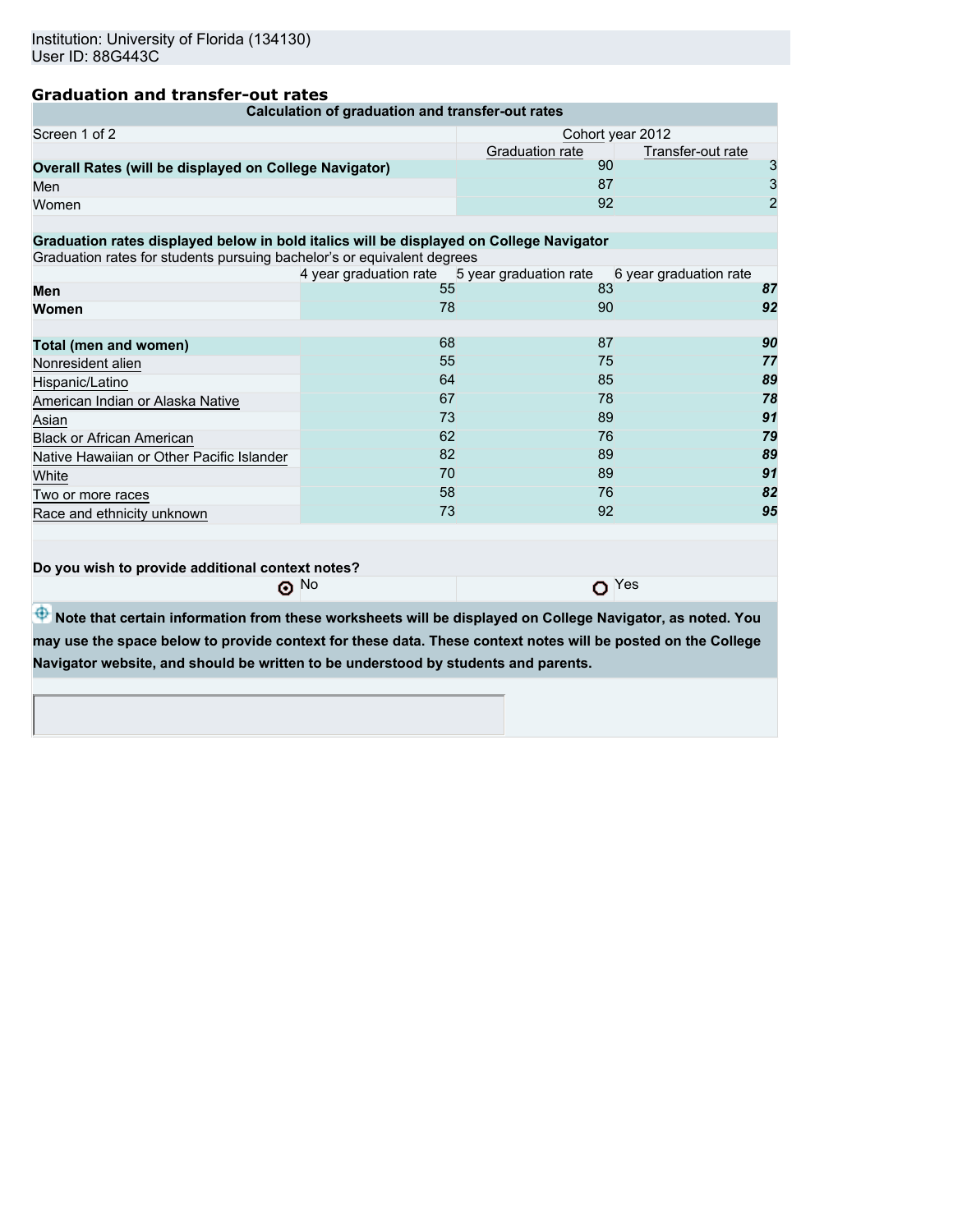# **4-year average rates**

| 4-year average rates                                                           |       |       |       |       |              |  |  |
|--------------------------------------------------------------------------------|-------|-------|-------|-------|--------------|--|--|
| Screen 2 of 2                                                                  |       |       |       |       |              |  |  |
| Men                                                                            |       |       |       |       |              |  |  |
|                                                                                | 2009  | 2010  | 2011  | 2012  | 4-year Total |  |  |
| Adjusted cohort                                                                | 2,525 | 2,684 | 2,609 | 2,606 | 10,424       |  |  |
| Total completers within 150%                                                   | 2,094 | 2,262 | 2,229 | 2,261 | 8,846        |  |  |
| Total transfer-out students                                                    | 113   | 56    | 87    | 80    | 336          |  |  |
| Women                                                                          |       |       |       |       |              |  |  |
|                                                                                | 2009  | 2010  | 2011  | 2012  | 4-year Total |  |  |
| Adjusted cohort                                                                | 3,728 | 3,661 | 3,809 | 3,619 | 14,817       |  |  |
| Total completers within 150%                                                   | 3,315 | 3,269 | 3,421 | 3,337 | 13,342       |  |  |
| Total transfer-out students                                                    | 135   | 46    | 123   | 89    | 393          |  |  |
| Total (men and women)                                                          |       |       |       |       |              |  |  |
|                                                                                | 2009  | 2010  | 2011  | 2012  | 4-year Total |  |  |
| Adjusted cohort                                                                | 6,253 | 6,345 | 6,418 | 6,225 | 25,241       |  |  |
| Total completers within 150%                                                   | 5,409 | 5,531 | 5,650 | 5,598 | 22,188       |  |  |
| Total transfer-out students                                                    | 248   | 102   | 210   | 169   | 729          |  |  |
| 4-year average Student Right-to-Know completion or graduation rate calculation |       |       |       |       | 88           |  |  |
| (Total Completers within 150% / Adjusted Cohort)                               |       |       |       |       |              |  |  |
|                                                                                |       |       |       |       |              |  |  |
| 4-year average Student Right-to-Know transfer-out rate calculation             |       |       |       |       | 3            |  |  |
| (Total Transfer-out Students / Adjusted Cohort)                                |       |       |       |       |              |  |  |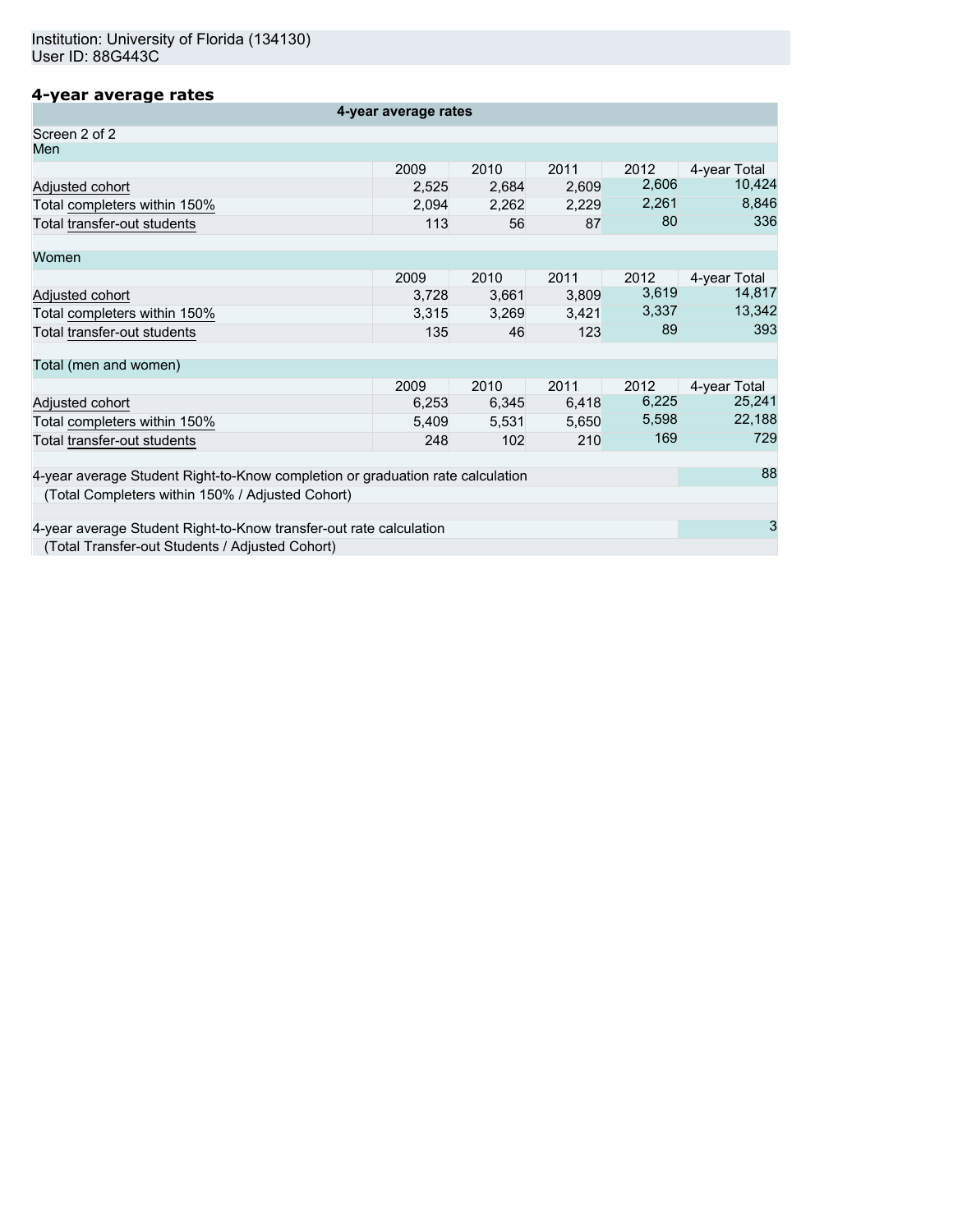# **Prepared by**

The name of the preparer is being collected so that we can follow up with the appropriate person in the event that there are questions concerning the data. The Keyholder will be copied on all email correspondence to other preparers. The time it took to prepare this component is being collected so that we can continue to improve our estimate of the reporting burden associated with IPEDS. Please include in your estimate the time it took for you to review instructions, query and search data sources, complete and review the component, and submit the data through the Data Collection System.

| Thank you for your assistance.                                                                                                    |                                           |                                                            |                      |   |                                            |
|-----------------------------------------------------------------------------------------------------------------------------------|-------------------------------------------|------------------------------------------------------------|----------------------|---|--------------------------------------------|
|                                                                                                                                   |                                           |                                                            |                      |   |                                            |
| This survey component was prepared by:                                                                                            |                                           |                                                            |                      |   |                                            |
|                                                                                                                                   | Reyholder                                 | <b>SFA Contact</b>                                         |                      |   | <b>HR Contact</b>                          |
|                                                                                                                                   | <b>Finance Contact</b>                    | Academic Library Contact                                   |                      | o | Other                                      |
|                                                                                                                                   | Name: Cathy Lebo                          |                                                            |                      |   |                                            |
|                                                                                                                                   | Email: clebo@aa.ufl.edu                   |                                                            |                      |   |                                            |
|                                                                                                                                   |                                           |                                                            |                      |   |                                            |
| How many staff from your institution only were involved in the data collection and reporting process of this<br>survey component? |                                           |                                                            |                      |   |                                            |
|                                                                                                                                   | 4.00 Number of Staff (including yourself) |                                                            |                      |   |                                            |
|                                                                                                                                   |                                           |                                                            |                      |   |                                            |
| How many hours did you and others from your institution only spend on each of the steps below when                                |                                           |                                                            |                      |   |                                            |
| responding to this survey component?                                                                                              |                                           |                                                            |                      |   |                                            |
|                                                                                                                                   |                                           |                                                            |                      |   |                                            |
| Exclude the hours spent collecting data for state and other reporting purposes.                                                   |                                           |                                                            |                      |   |                                            |
| <b>Staff member</b>                                                                                                               | <b>Collecting Data</b><br><b>Needed</b>   | <b>Revising Data to Match</b><br><b>IPEDS Requirements</b> | <b>Entering Data</b> |   | <b>Revising and</b><br><b>Locking Data</b> |
| Your office                                                                                                                       | 0.00 hours                                | 38.00 hours                                                | 0.00 hours           |   | 8.00 hours                                 |
| <b>Other offices</b>                                                                                                              | 2.00 hours                                | 4.00 hours                                                 | 0.00 hours           |   | 0.00 hours                                 |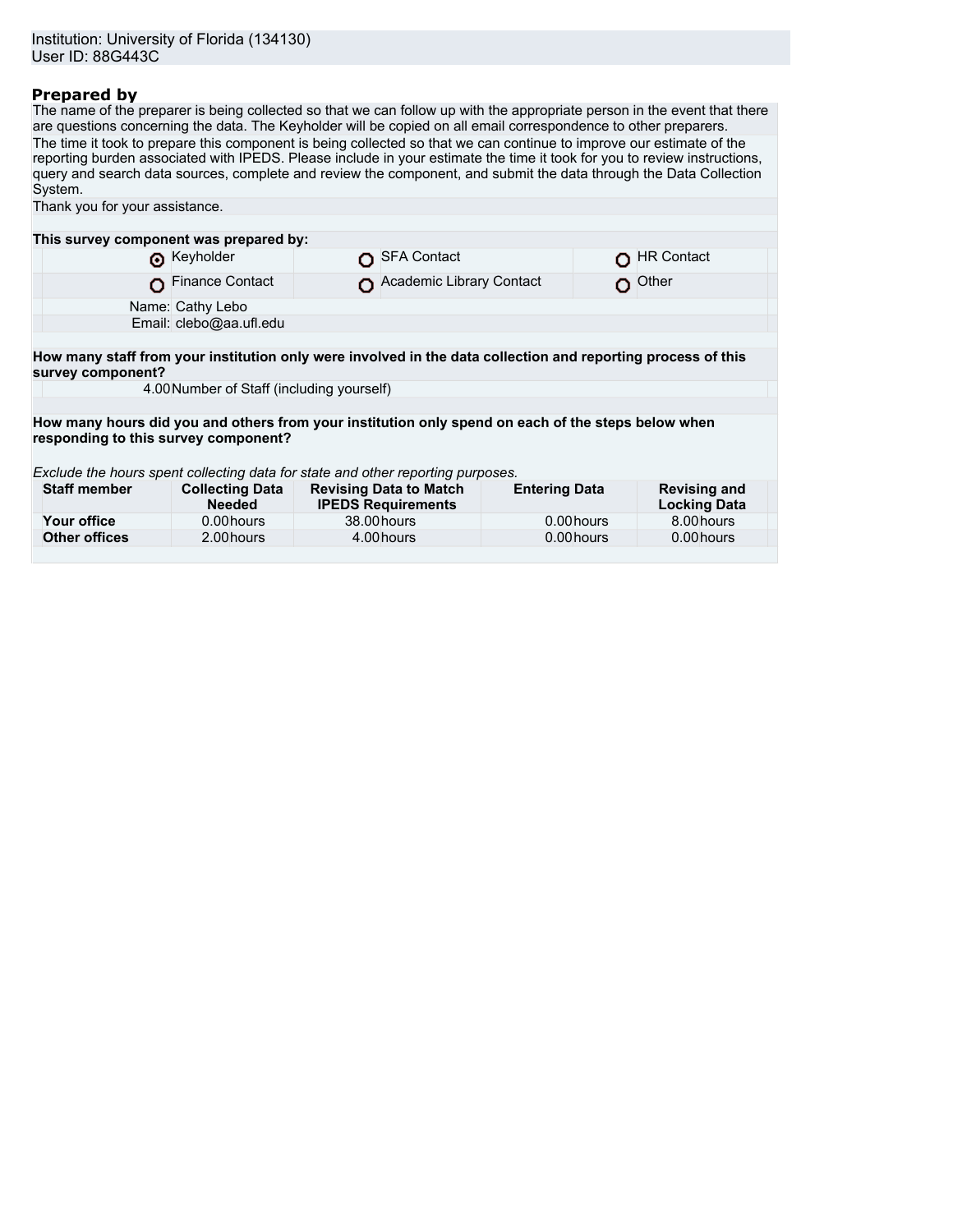# **Summary**

# **2018 IPEDS Graduation Rate Component Data Summary**

IPEDS collects important information regarding your institution. All data reported in IPEDS survey components become available in the IPEDS Data Center and appear as aggregated data in various Department of Education reports. Additionally, some of the reported data appears specifically for your institution through the College Navigator website and is included in your institution's Data Feedback Report (DFR). The purpose of this summary is to provide you an opportunity to view some of the data that, when accepted through the IPEDS quality control process, will appear on the College Navigator website and/or your DFR. College Navigator is updated approximately three months after the data collection period closes and Data Feedback Reports will be available through the [Data Center](https://nces.ed.gov/ipeds/use-the-data) and sent to your institution's CEO in November 2018.

Please review your data for accuracy. If you have questions about the data displayed below after reviewing the data reported on the survey screens, please contact the IPEDS Help Desk at: 1-877-225-2568 or ipedshelp@rti.org.

| <b>Overall Graduation Rate</b>                           |       |
|----------------------------------------------------------|-------|
| Graduation Rate                                          | 90%   |
| Total number of students in the Adjusted Cohort          | 6,225 |
| Total number of completers within 150% of normal<br>time | 5,598 |

| <b>Overall Transfer-out Rate</b>                            |       |
|-------------------------------------------------------------|-------|
| Transfer-out Rate                                           | 3%    |
| Total number of students in the Adjusted Cohort             | 6.225 |
| Total number of transfers-out within 150% of<br>normal time | 169   |

| <b>Graduation Rate for students pursuing Bachelor's Degrees</b>            |       |
|----------------------------------------------------------------------------|-------|
| Graduation Rate for Bachelor's Cohort                                      | 90%   |
| Total number of students in the Adjusted Cohort                            | 6,156 |
| Total number of bachelor's degree completers<br>within 150% of normal time | 5,530 |